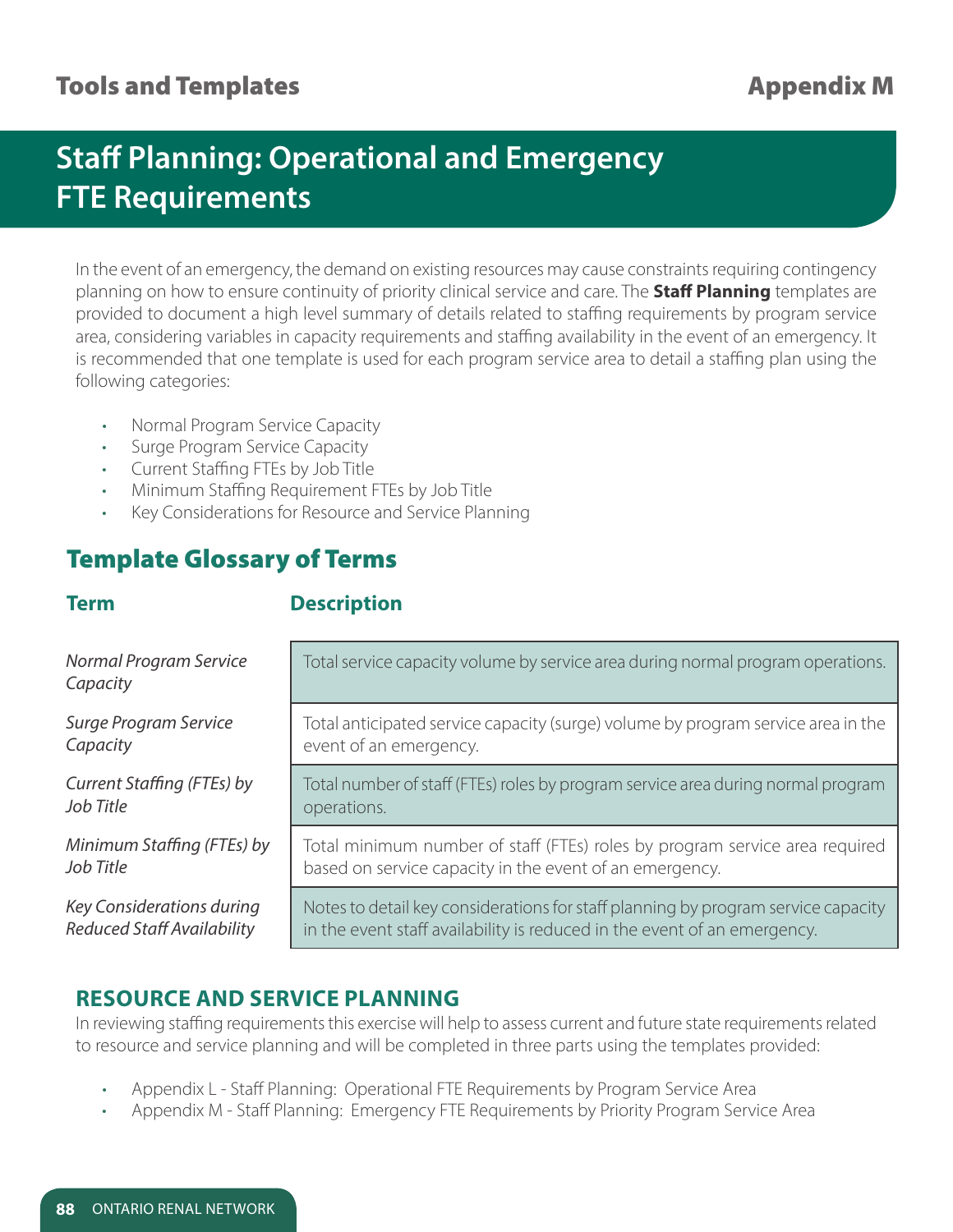### **RECOMMENDED ACTIONS**

- **1.** Complete an inventory of Current Operational FTEs by service area and job title (Appendix L).
- **2.** Complete an inventory of Emergency Staffing FTE requirements by Program Priority Service Areas (Appendix M).
- **3.** Identify areas where further resource and service planning are required in the development of a local CKD EMP.
- **4.** Incorporate completed documents into your final CKD EMP.

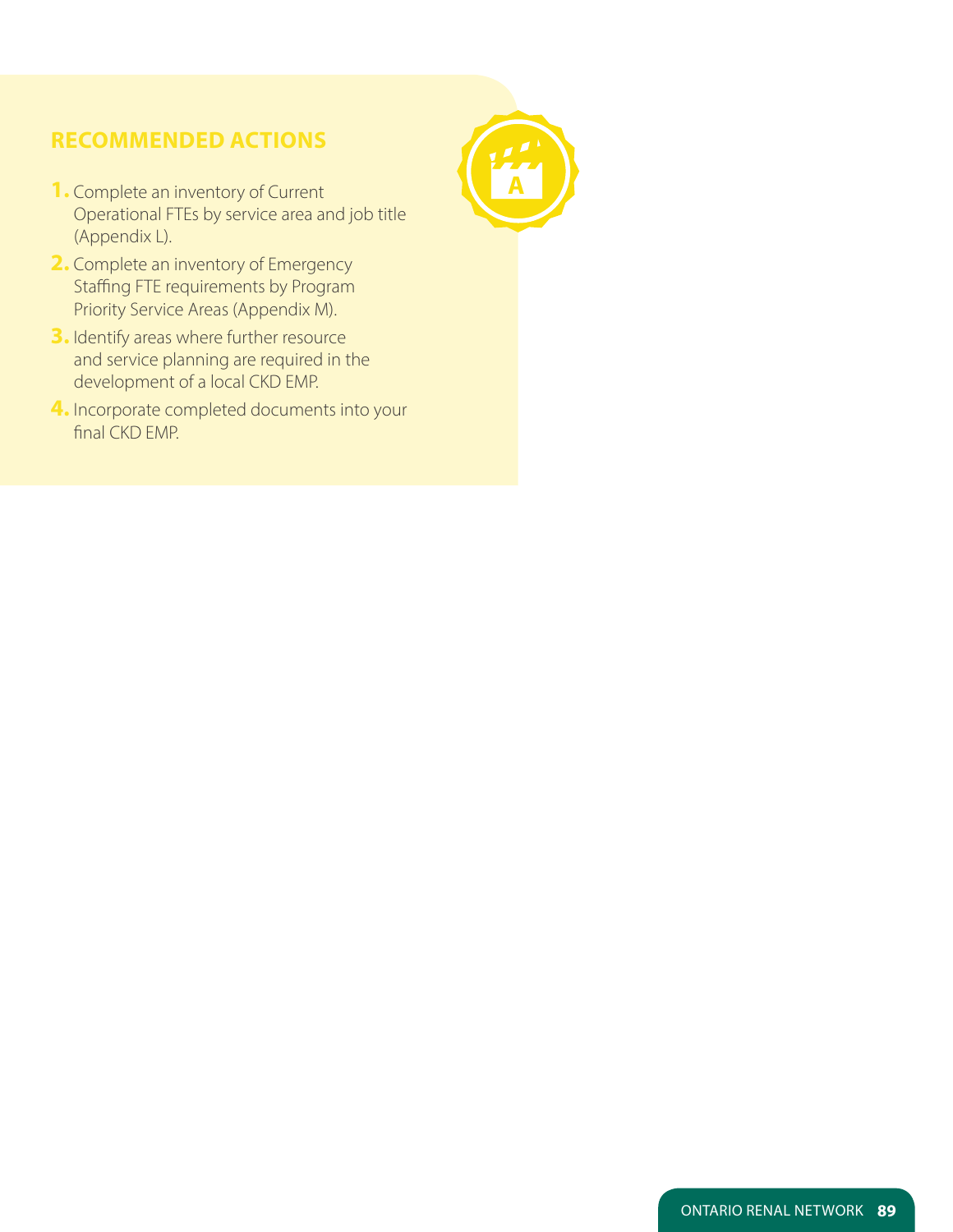# Staff Planning: Operational FTE Requirements by Program Service Area

# **Facility Name: \_\_\_\_\_\_\_\_\_\_\_\_\_\_\_\_\_\_\_\_\_\_\_\_\_\_\_\_\_\_\_\_\_\_\_\_\_\_\_\_\_\_\_\_\_\_\_\_\_\_\_\_\_\_\_\_\_\_\_\_\_\_\_**

| Program<br>Service<br>Area and<br>Location | Normal Program<br>Service Area<br>Capacity | Job Title<br>(Total FTEs by Job Title Category and Program Service Area) |        |                       |            |             |          |           |          |  |
|--------------------------------------------|--------------------------------------------|--------------------------------------------------------------------------|--------|-----------------------|------------|-------------|----------|-----------|----------|--|
|                                            |                                            | RN                                                                       | APN/NP | Dialysis Technologist | Technician | Social Work | Pharmacy | Dietician | Clerical |  |
|                                            |                                            |                                                                          |        |                       |            |             |          |           |          |  |
|                                            |                                            |                                                                          |        |                       |            |             |          |           |          |  |
|                                            |                                            |                                                                          |        |                       |            |             |          |           |          |  |
|                                            |                                            |                                                                          |        |                       |            |             |          |           |          |  |
|                                            |                                            |                                                                          |        |                       |            |             |          |           |          |  |
|                                            |                                            |                                                                          |        |                       |            |             |          |           |          |  |
|                                            |                                            |                                                                          |        |                       |            |             |          |           |          |  |
|                                            |                                            |                                                                          |        |                       |            |             |          |           |          |  |
|                                            |                                            |                                                                          |        |                       |            |             |          |           |          |  |
|                                            |                                            |                                                                          |        |                       |            |             |          |           |          |  |
|                                            |                                            |                                                                          |        |                       |            |             |          |           |          |  |
|                                            |                                            |                                                                          |        |                       |            |             |          |           |          |  |
|                                            |                                            |                                                                          |        |                       |            |             |          |           |          |  |
| <b>Total FTEs</b>                          |                                            |                                                                          |        |                       |            |             |          |           |          |  |